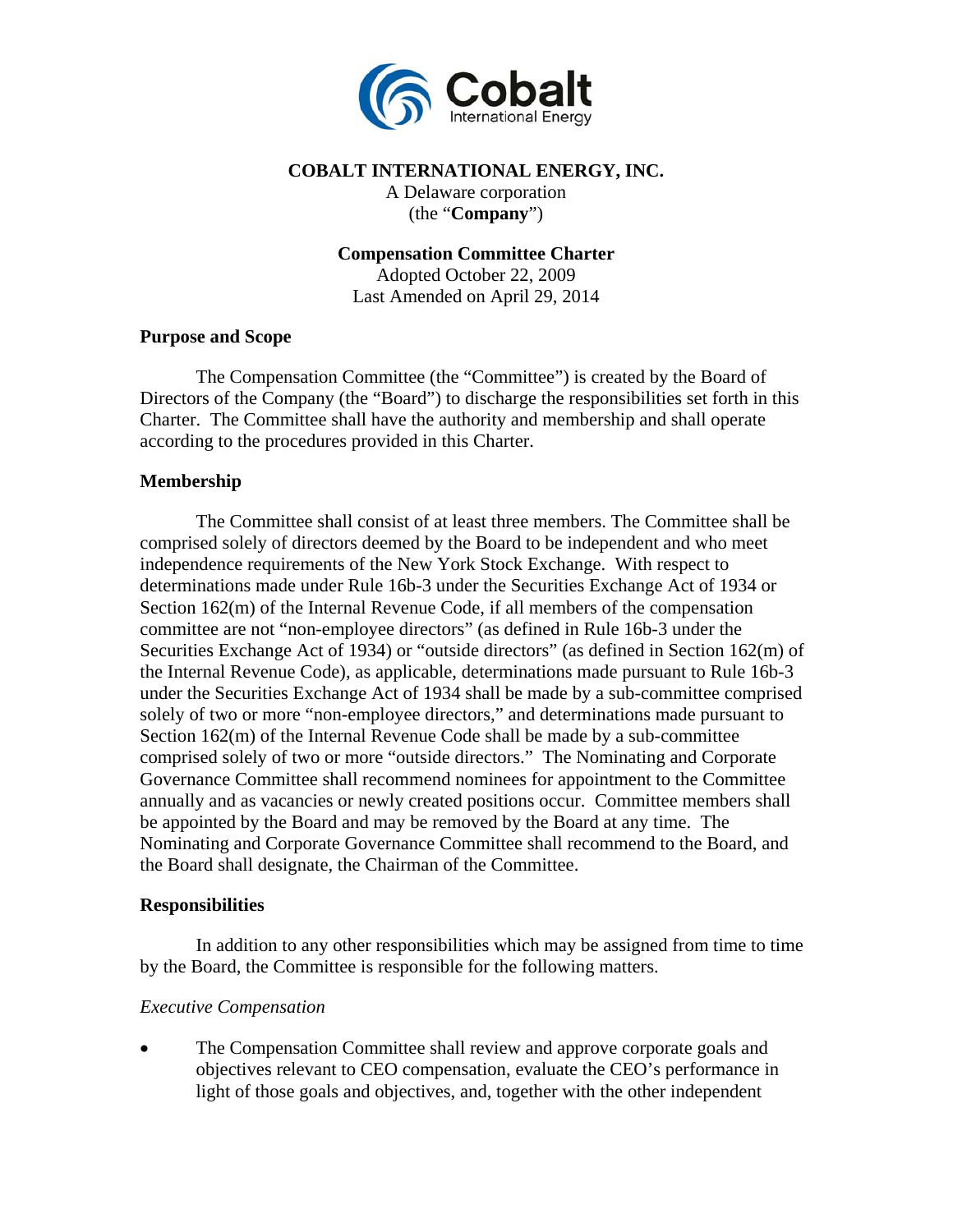

directors on the Board, determine and approve the CEO's compensation level based on this evaluation.

- The Compensation Committee shall review and approve the compensation of each of the Company's other executive officers. In reviewing and approving executive officer compensation, the Committee shall, among other things:
	- identify, review and approve corporate goals and objectives relevant to executive officer compensation;
	- evaluate each executive officer's performance in light of such goals and objectives and approve each executive officer's compensation based on such evaluation, including such other factors as the Committee deems appropriate and in the best interests of the Company; and
	- approve any long-term incentive component of each executive officer's compensation.

## *Director Compensation*

- The Committee shall review and approve compensation (including stock option grants and other equity-based compensation) for the Company's directors. In so reviewing and approving director compensation, the Committee shall:
	- identify corporate goals and objectives relevant to director compensation; and
	- evaluate the performance of the Board in light of such goals and objectives and set director compensation, including any long-term incentive component, based on such evaluation and such other factors as the Committee deems appropriate and in the best interests of the Company (including the cost to the Company of such compensation).

## *Management Succession*

 The Committee shall, in consultation with the Company's CEO, periodically review the Company's management succession planning, including policies for CEO selection and succession in the event of the incapacitation, retirement or removal of the CEO, and evaluations of, and development plans for, any potential successors to the CEO.

## *Compensation Philosophy, Policies and Plans*

 The Committee shall review, evaluate and determine the Company's executive compensation philosophy and benefits policies generally (subject, if applicable, to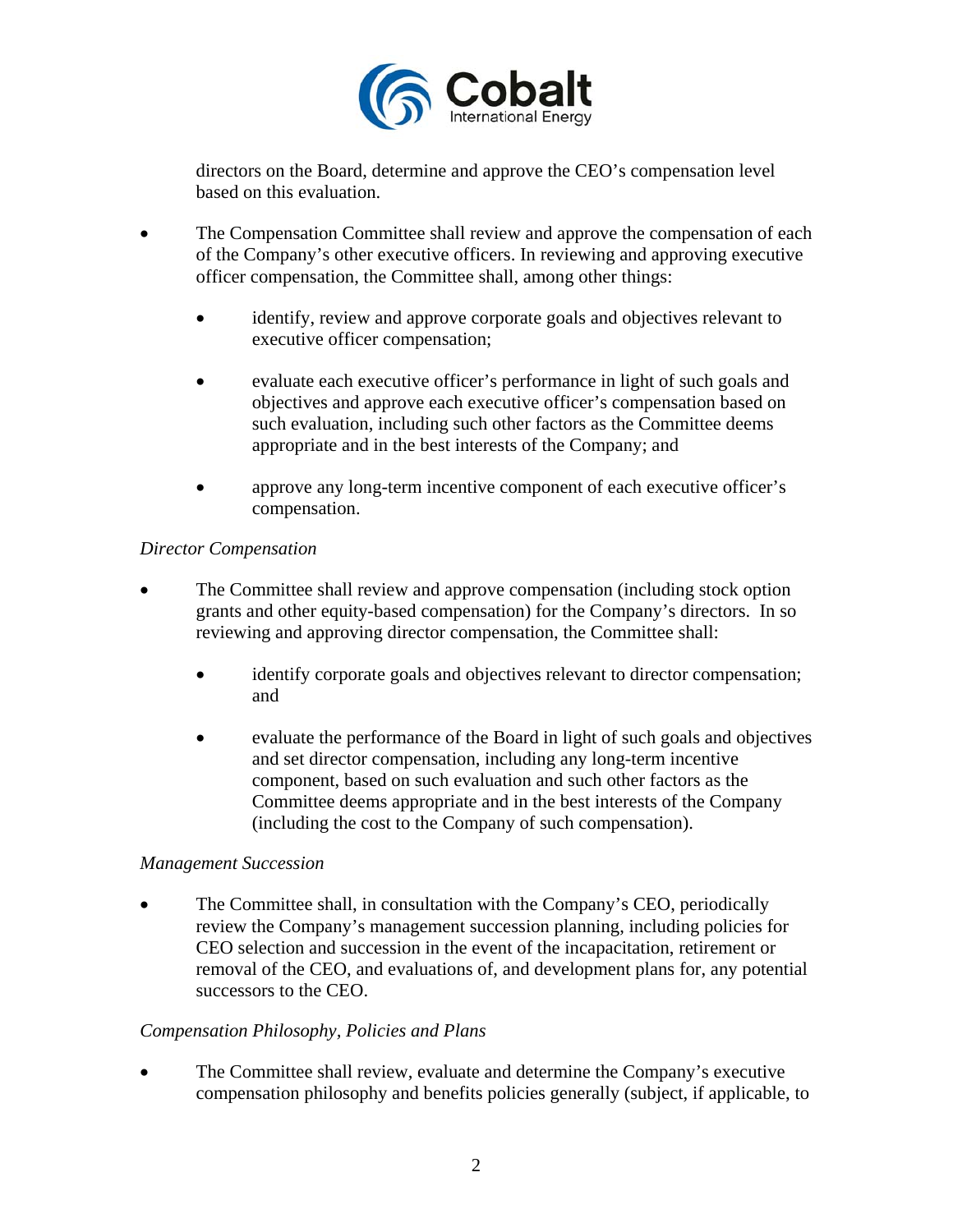

shareholder approval), including the review and determination of any incentivecompensation and equity-based plans of the Company. In reviewing such compensation and benefits policies, the Committee may consider the recruitment, development, promotion, retention and compensation of executive officers and other employees of the Company and any other factors that it deems appropriate.

# *Disclosure*

 The Committee shall prepare the Compensation Committee Report required by SEC rules to be included in the Company's annual proxy statement or Form 10-K, and the Committee shall review and discuss the Company's Compensation Disclosure and Analysis as required by SEC rules ("CD&A") with management and provide a recommendation to the Company's Board regarding the inclusion of the CD&A within the Company's annual proxy statement or Form 10-K.

## *Reporting to the Board*

- The Committee shall report to the Board periodically.
- At least annually, the Committee shall evaluate its own performance and report to the Board on such evaluation.
- The Committee shall periodically review and assess the adequacy of this charter and recommend any proposed changes to the Board for approval.

## **Authority and Delegations**

In compliance with the terms of this charter, the Committee has the sole authority to retain, obtain the advice of, and terminate any advisors, including any compensation consultant assisting the Committee in the evaluation of CEO or executive officer compensation, including sole authority to approve all such advisors' reasonable fees and other retention terms.

The Committee shall have available appropriate funding from the Company as determined by the Committee for payment of:

- reasonable compensation to any advisors employed by the Committee; and
- ordinary administrative expenses of the Committee that are necessary or appropriate in carrying out its duties.

The Committee must review the independence of all of its advisors, including compensation consultants, as required by the SEC, New York Stock Exchange or any other applicable law, regulation or listing standard prior to retaining or obtaining the advice of such advisor.